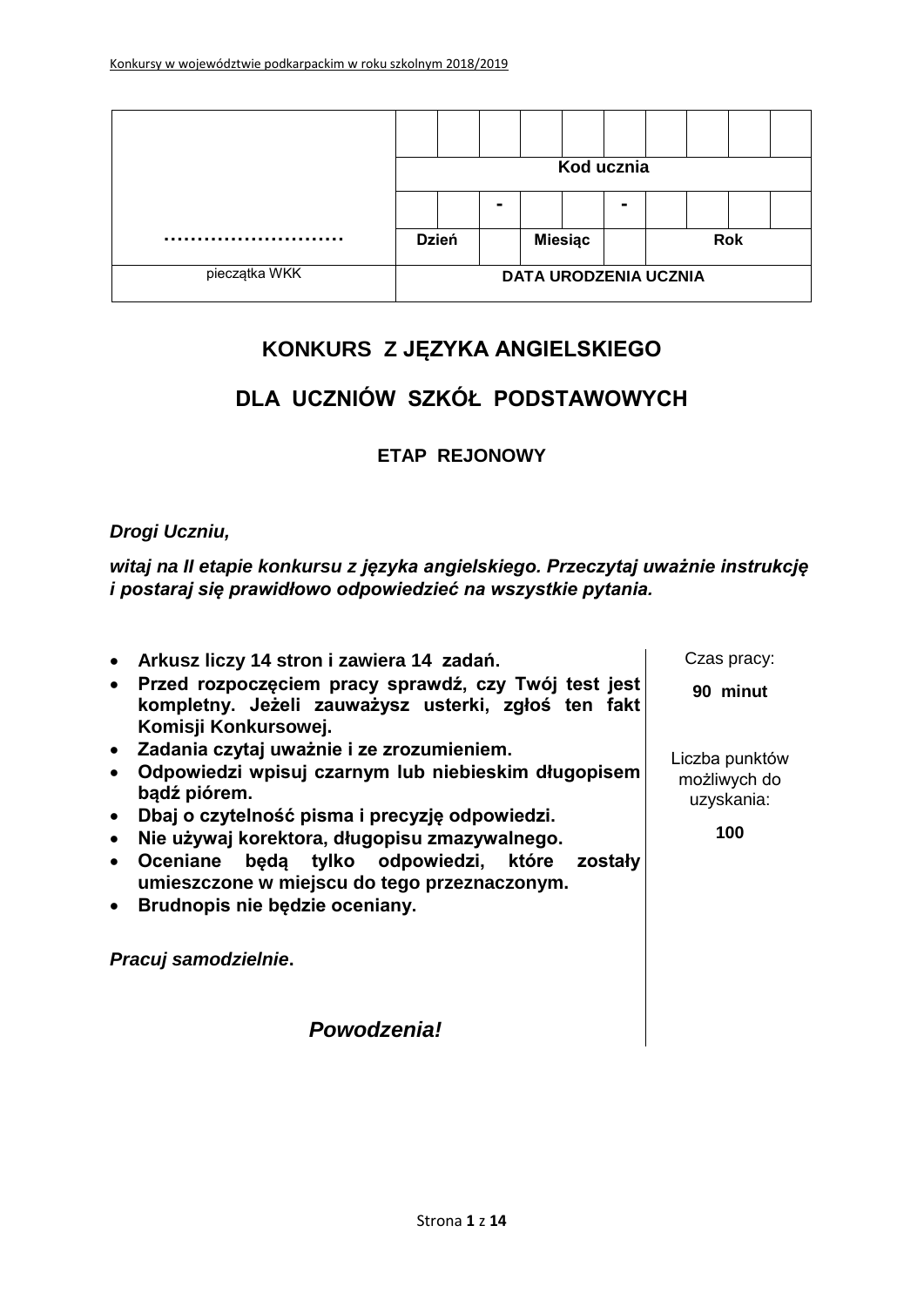*Przeczytaj poniższy tekst. Do poszczególnych akapitów tekstu (A-F) dopasuj odpowiednie nagłówki (1-8) podane pod tekstem i wpisz odpowiednie cyfry w wykropkowane miejsca. Dwa nagłówki zostały podane dodatkowo i nie pasują do żadnego akapitu. Za każdą poprawną odpowiedź otrzymasz 1 punkt.*

**A ………………………………………………………………….**

The word 'pyjama'comes from a Persian word for baggy cotton trousers. 'Pyjamas' (or 'PJs') have a jacket as well and are usually used for sleeping. Recently, however, in America students started wearing them to class.

**B ………………………………………………………………….**

Trainers were designed for playing basketball, but were so comfortable that people started to wear them as everyday footwear. Now they're often an expensive fashion statement, and promoted by top celebrities.

**C …………………………………………………………………**

In the past, belts were mostly worn to carry weapons. But in 19<sup>th</sup>-century eastern Europe, soldiers used to wear tight leather belts in order to make their shoulders and chest look more powerful. Today, belts are mostly worn to hold jeans up or as a chic fashion accessory.

**D …………………………………………………………………**

In the  $16<sup>th</sup>$  and  $17<sup>th</sup>$  centuries, 'chopines' (platform shoes) protected feet from dirty streets. However, they were so high that people needed help to walk. Recent stylish footwear designs for those who want to look different include high shoes without heels.

**E …………………………………………………………………**

The first jewellery was created from stone and bone. Expensive gold jewellery later became a way to show wealth. The use of new materials, such as plastic, has turned jewellery into a cheap fashion accessory.

**F …………………………………………………………………**

Originally a T-shirt was worn by sailors under their uniforms. Then American actors began to wear plain white T-shirts in films. They were such a hit that soon everybody was wearing them as informal clothes. Now T-shirts communicate messages too.

*Adapted from: Beyond, Campbell, Metcalf, Benne*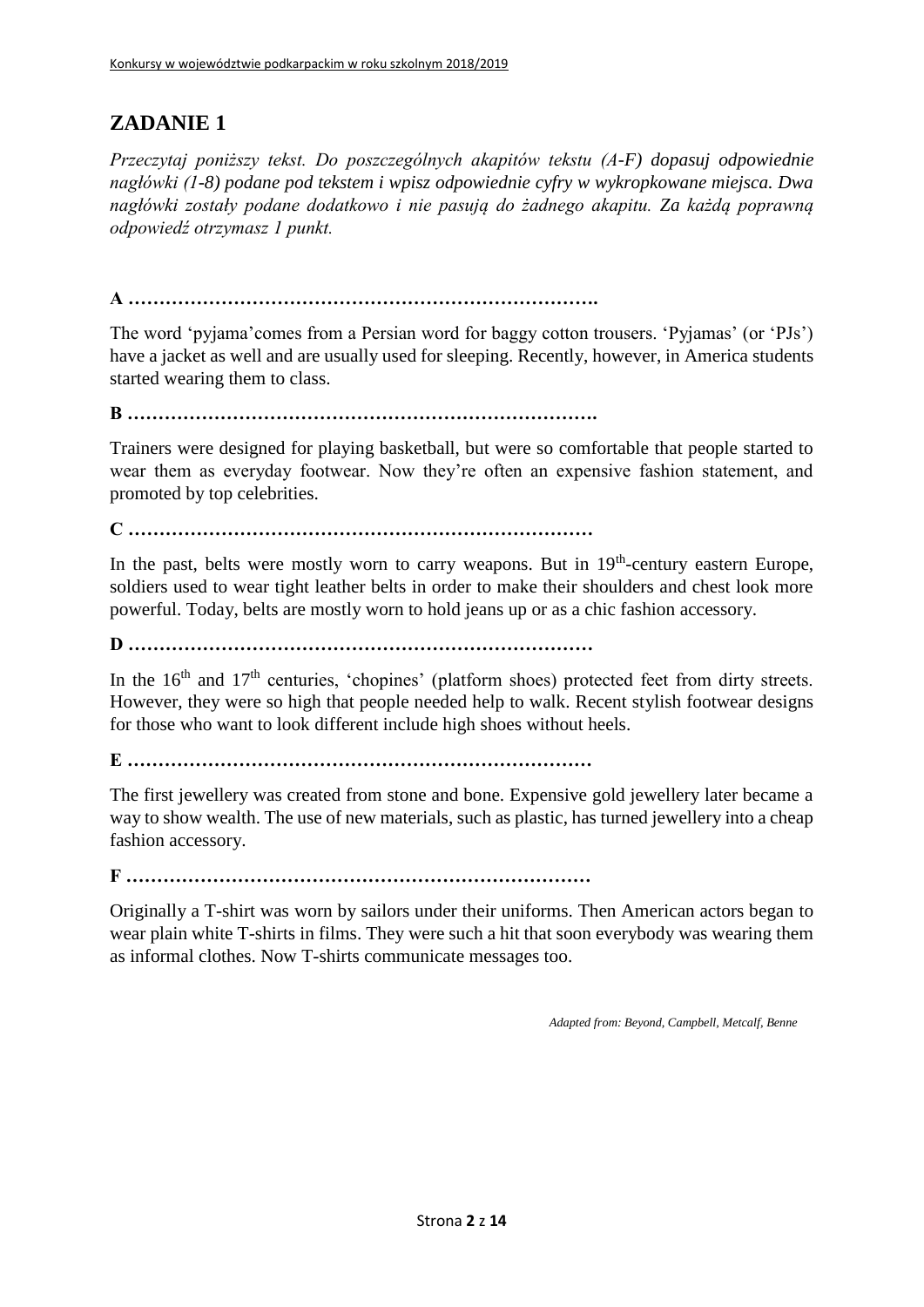- 1. BEDROOM TO OFFICE
- 2. SPORT TO STREET
- 3. POWER TO STYLE
- 4. HOME TO SCHOOL
- 5. UNDERWEAR TO EVERYWHERE
- 6. NATURAL TO ARTIFICIAL
- 7. UNCOMFORTABLE TO STRANGE
- 8. RURAL TO URBAN

**\_\_\_\_\_\_\_\_ / 6 pkt**

### **ZADANIE 2**

*Przeczytaj poniższy tekst. Z podanych możliwości odpowiedzi a, b, c i d zakreśl właściwą, zgodną z treścią tekstu. Za każdą poprawną odpowiedź otrzymasz 1 punkt.*

The cheapest way to see Paris is on foot. It's the best way to enjoy the street life of areas like Montmartre, the Latin Quarter or the Bois de Boulogne. But, as in any big city, you should be careful at night in certain areas.

The Metro in Paris, the second largest in Europe, is the quickest way to move from place to place. It's open from 5.30 a.m. to 12.45 a.m. Tickets are relatively cheap, they cost  $\epsilon$ 1.40 or you can buy a book of ten tickets for €10.50.

Everyone should take a River Seine boat trip on the famous Bateaux-Mouches (for reservations and information call 01 42 25 96 10). A recorded commentary describes sights along the river in six different languages. The boats leave from the Pont de l'Alma in the  $8<sup>th</sup>$  district. The trips last between 60 and 75 minutes and depart 10.15 a.m. and 11 p.m. (9 p.m. in winter).

You can also go on a helicopter ride over all the sights (contact Héli-France). But be careful! A thirty-minute trip will cost you around  $E150!$  And if you prefer a slower way to see Paris from the air, Paris Atmosphére organizes balloon trips over the city.

For more information in English, look for the weekly *Pariscope*, available from newspaper kiosks.

*Adapted from: Real life, Cunningham, Moor, Umińska*

#### 1. Walking in Montmartre is

- a) quite safe day and night.
- b) a good way to see that part of the city.
- c) more expensive than people think.
- d) not as interesting as in the Latin Quarter.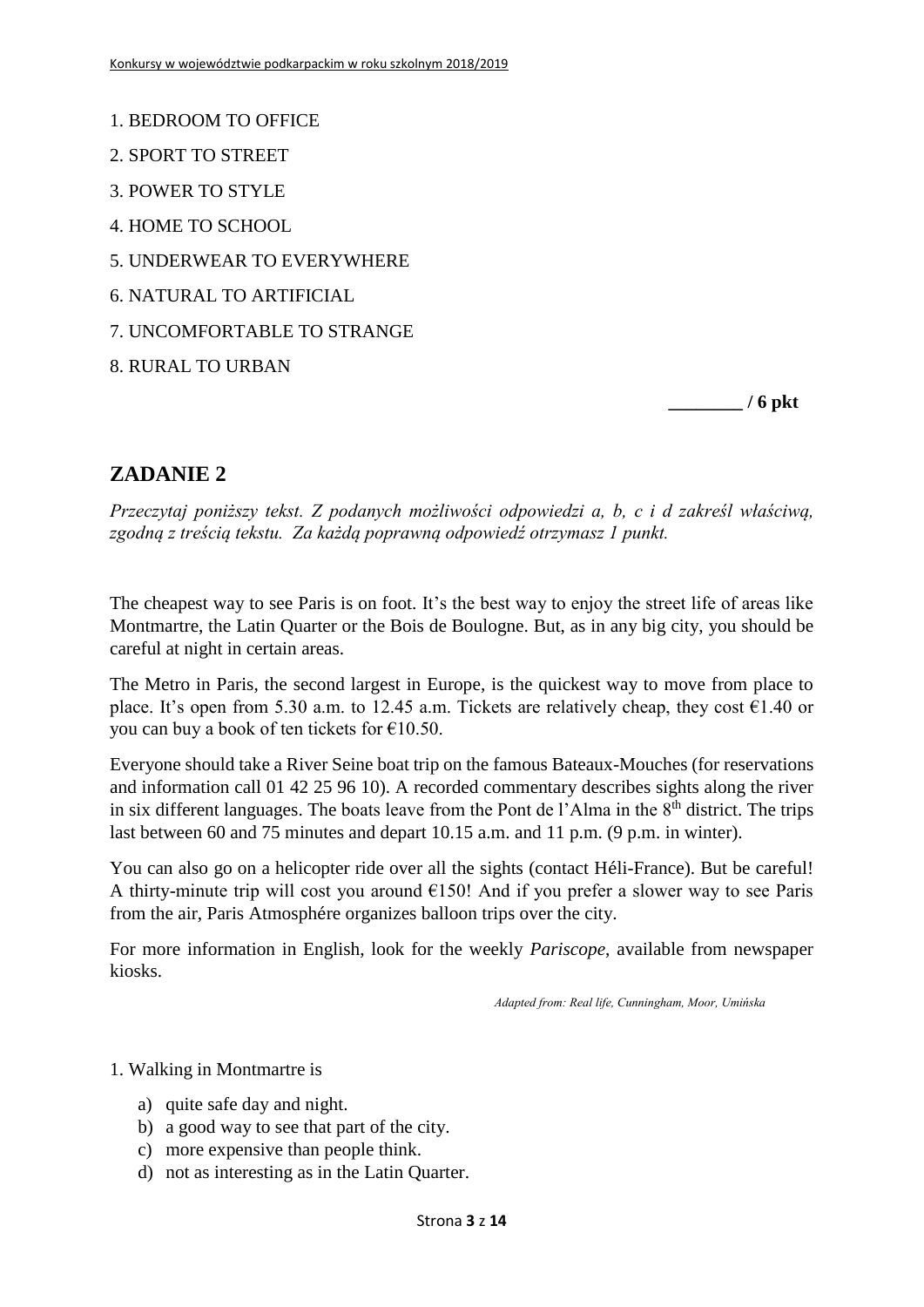- 2. The Paris underground is
	- a) the biggest in Europe.
	- b) very expensive.
	- c) the best to get around.
	- d) open 24 hours a day.
- 3. On a Bateau-Mouche you can
	- a) learn about all the sights in the city.
	- b) talk in six different languages.
	- c) spend less than an hour.
	- d) listen to a recording.
- 4. *Pariscope* is the name of
	- a) a cinema.
	- b) a magazine.
	- c) a TV programme.
	- d) a kind of a shop.

**\_\_\_\_\_\_\_\_ / 4 pkt**

### **ZADANIE 3**

*W poniższych zdaniach z podanych dwóch możliwości wybierz i podkreśl właściwą. Za każdą poprawną odpowiedź otrzymasz 1 punkt.*

PRZYKŁAD: *There are some / any eggs in the fridge.*

- 1. Ronaldo kicked the ball into the **gate / goal** and the spectators cheered.
- 2. Mark has been working very **hardly / hard**.
- 3. Unluckily, it was raining on Peter and Sue's **wedding / marriage** day**.**
- 4. When I'm worried, lines appear on my **eyebrows / forehead**.
- 5. The cut on Mary's finger took a long time to **cure / heal**.
- 6. Holidays at the seaside are always more **relaxed / relaxing**.
- 7. We arrived late and so we **missed / lost** the beginning of the performance.
- 8. This **pavement / footpath** leads across the fields to the village.
- 9. Every Friday, the factory workers are given their **salary / wages.**
- 10. Margaret took the **scissors / cutters** and started trimming the little girl's hair.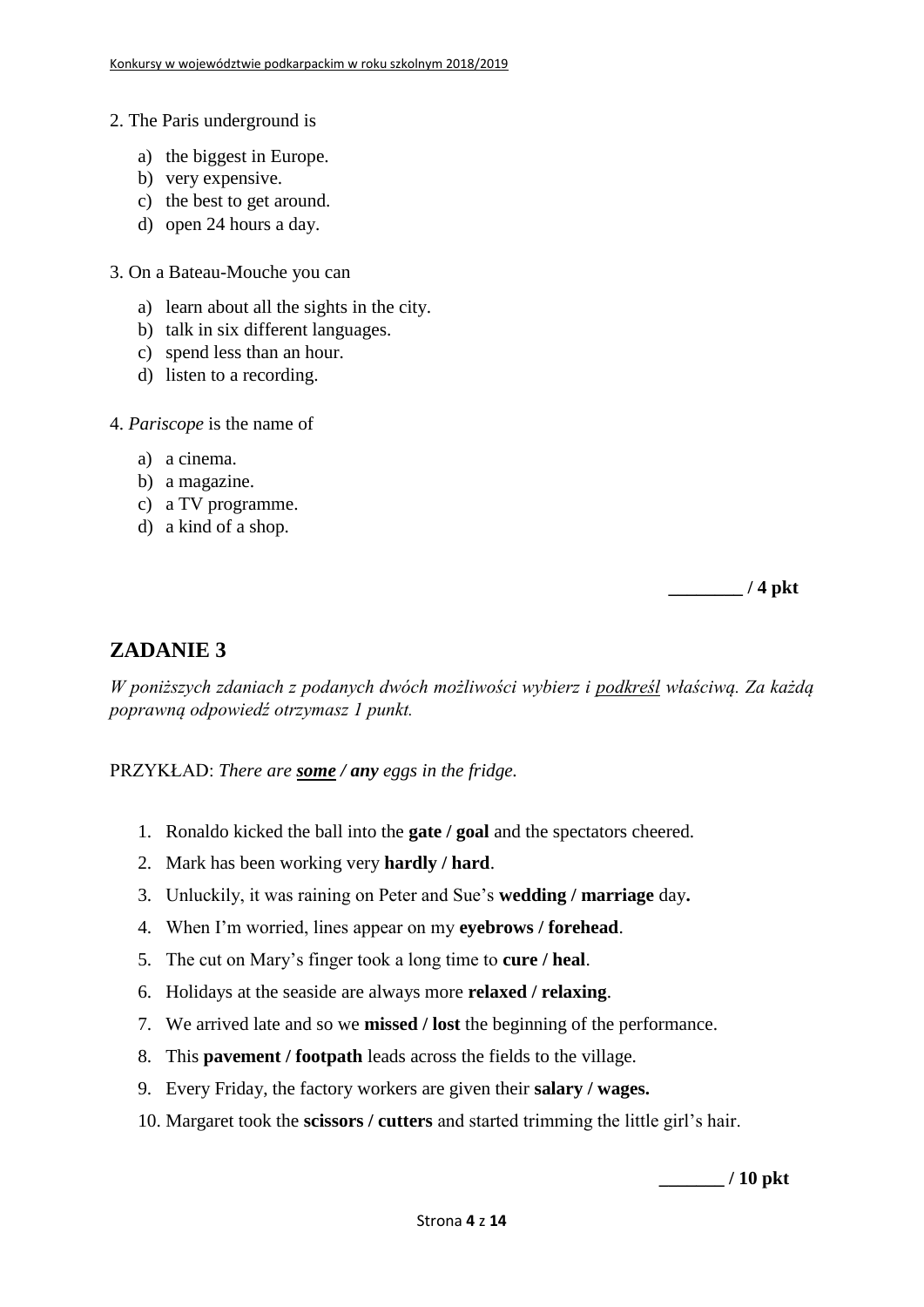*Uzupełnij każde z poniższych zdań jednym wyrazem. Liczba kresek odpowiada liczbie liter w brakującym wyrazie. Pierwsza litera brakującego słowa została podana. Wymagana jest całkowita poprawność ortograficzna wpisywanych odpowiedzi. Za każdą poprawną odpowiedź otrzymasz 1 punkt.*

PRZYKŁAD: *My d*  $i$  *<i>is to become a famous actress. ODPOWIEDŹ: dream*

- 1. Sprinkle some grated cheese on top of the pasta and **s \_\_ \_\_ \_\_ \_\_** it.
- 2. The Prime Minister is the head of the **g**
- 3. We came so late to the cinema that we had to sit in the first **r**  $\cdot$
- 4. If he doesn't **g** \_\_ \_ more experience, there is no chance of him getting a better job.
- 5. Henry is going to  $\mathbf{g}$  \_\_ \_ \_ \_ \_ \_ \_ \_ from Leeds University next year.
- 6. Jane was **r \_\_ \_\_ \_\_ \_\_ \_\_ \_\_ \_\_** when Paul returned from his trip safe and sound.
- 7. They got a  $t_{\dots} =$  \_ \_ \_ \_ \_ \_ from the Chinese restaurant and ate at home.
- 8. The doctor gave me a  $\mathbf{p}_{\text{max}} = 1$  and  $\mathbf{p}_{\text{max}} = 1$  and  $\mathbf{p}_{\text{max}} = 1$  and  $\mathbf{p}_{\text{max}} = 1$  for some medicine.
- 9. Many plants and animals are **e\_\_ \_\_ \_\_ \_\_ \_\_ \_\_ \_\_ \_\_ \_\_** species**.** They may disappear from our planet for ever.
- 10. Now that Mark's summer holidays have begun he feels as free as a **b\_\_ \_\_ \_\_** .

**\_\_\_\_\_\_\_\_\_ / 10 pkt**

### **ZADANIE 5**

*Z podanych możliwości wybierz i podkreśl tę, która pasuje do podanego zdania. Za każdą poprawną odpowiedź otrzymasz 1 punkt.*

PRZYKŁAD: *My sister works as a ……………… . She answers the phone and makes coffee for her boss.*

*a) assistant b) secretary c) waitress*

1. I met my old friend in the café by ………………………. . I hadn't planned it. a) chance b) occasion c) luck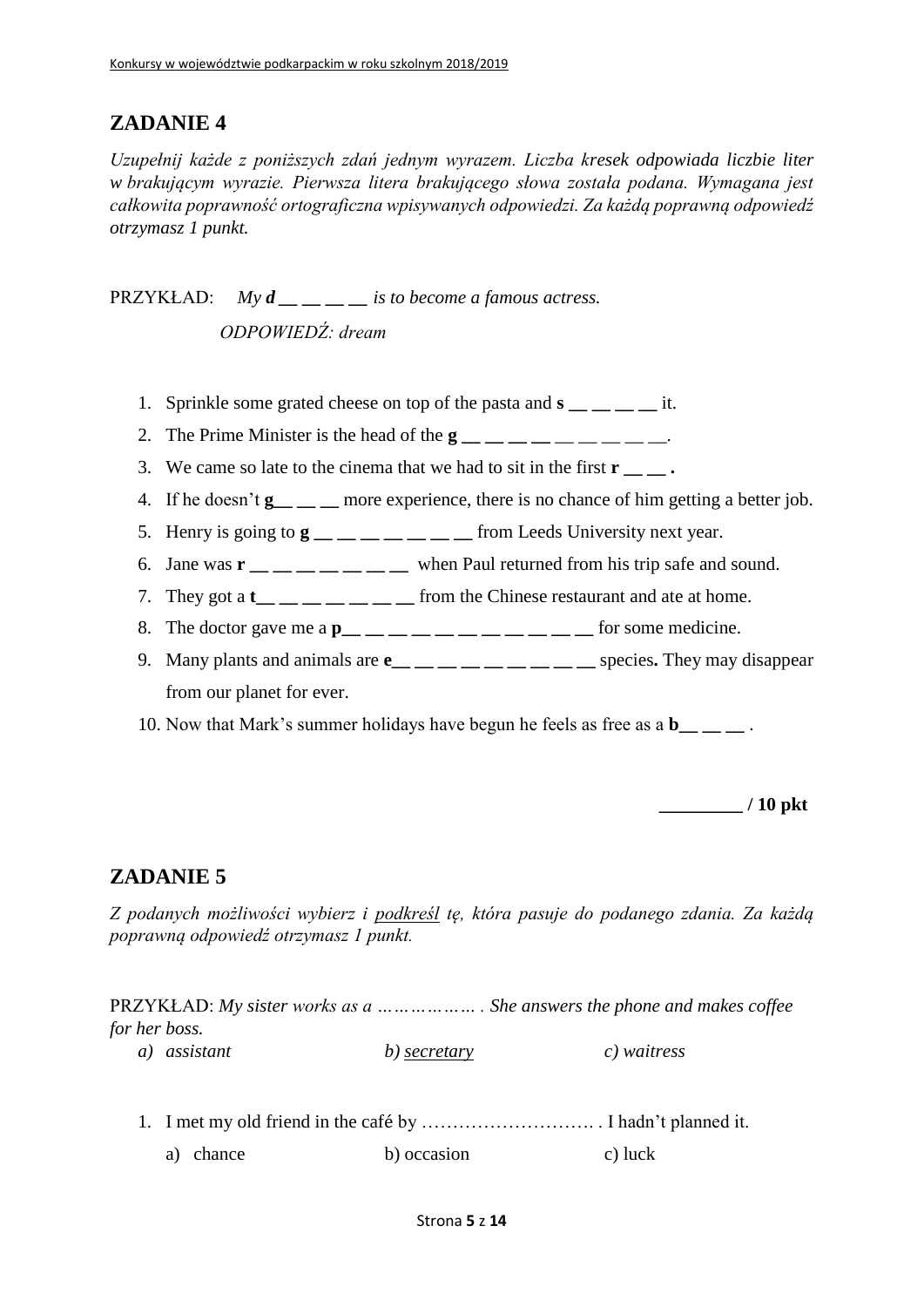|    | a) in             | b) at        | $c)$ on         |  |  |  |
|----|-------------------|--------------|-----------------|--|--|--|
|    |                   |              |                 |  |  |  |
|    |                   |              |                 |  |  |  |
|    | thunder<br>a)     | b) lightning | c) blizzard     |  |  |  |
|    |                   |              |                 |  |  |  |
|    |                   |              |                 |  |  |  |
|    | writing anything. |              |                 |  |  |  |
|    | a) guides         | b) orders    | c) instructions |  |  |  |
|    |                   |              |                 |  |  |  |
| 5. |                   |              |                 |  |  |  |
|    | wasted<br>a)      | b) dried up  | c) melted       |  |  |  |
|    |                   |              |                 |  |  |  |

**\_\_\_\_\_\_\_ / 5 pkt**

### **ZADANIE 6**

*W podanych poniżej zdaniach odszyfruj słowa zapisane tłustym drukiem, których litery zostały pomieszane. Zapisz odgadnięte wyrazy w wyznaczone miejsca w zdaniach. Wymagana jest całkowita poprawność ortograficzna wpisywanych odpowiedzi. Za każdą poprawną odpowiedź otrzymasz 1 punkt.*

PRZYKŁAD: A **ticmanro ocmyed** *……………………* is a love story but it's funny, too.

#### ODPOWIEDŹ: *romantic comedy*

- 1. Mary saw her boyfriend with another girl and she felt really **olajuse** …………….…….… .
- 2. Children mustn't watch this film. It's for **usdtal** ………………….. only.
- 3. In Greece they visited several **nietanc** ……………………. temples.
- 4. The kettle is **ligobin** ………………………. . Do you want to make some tea?
- 5. George has just become a **ermbem** ……………………. of the fishing club.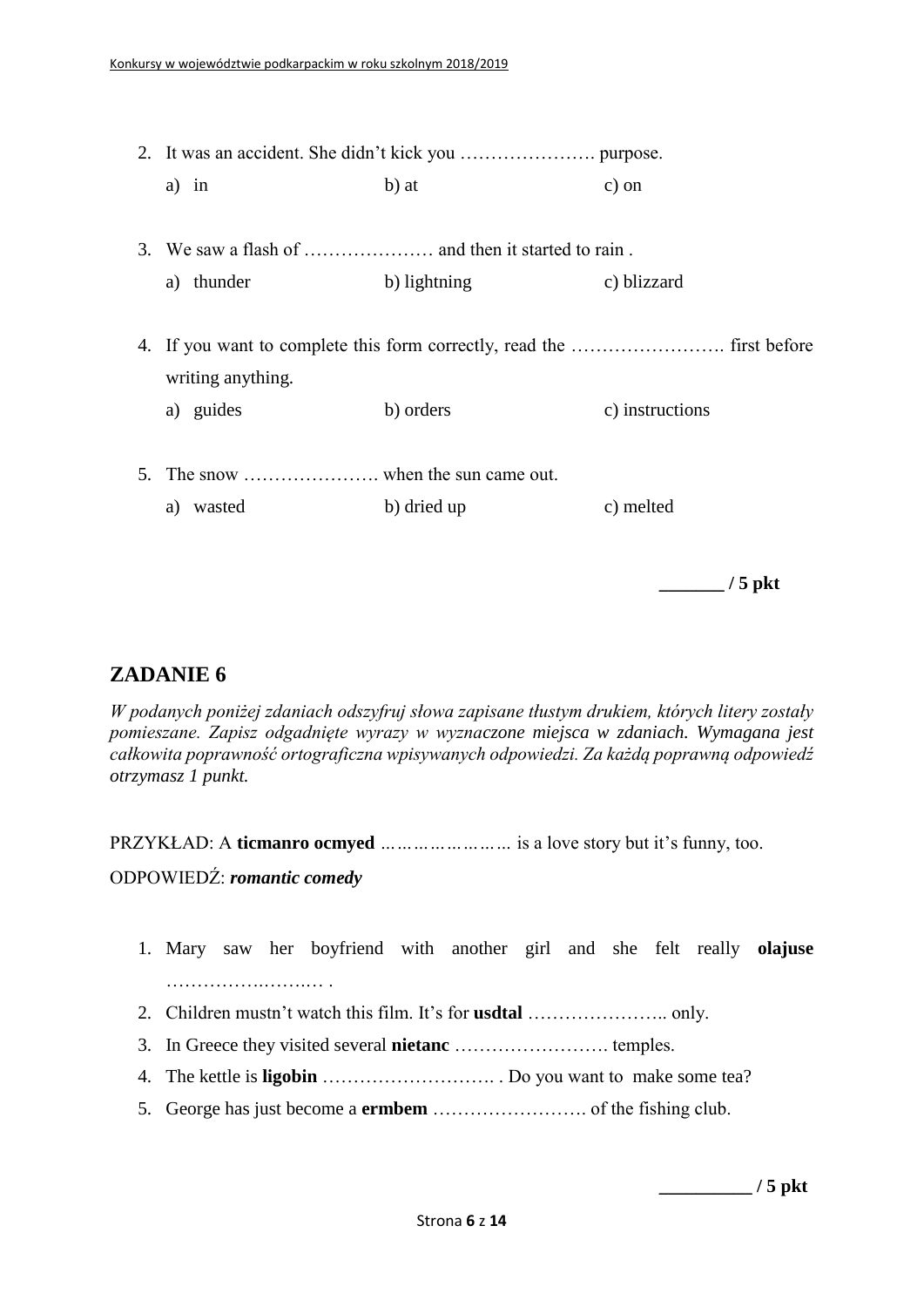*Uzupełnij każde z poniższych zdań jednym wyrazem, aby było ono logiczne i poprawne gramatycznie. Wymagana jest całkowita poprawność ortograficzna wpisywanych odpowiedzi. Za każdą poprawną odpowiedź otrzymasz 1 punkt.*

PRZYKŁAD: *Is Mark interested ……………………. astronomy?*

### ODPOWIEDŹ: *in*

- 1. We went to ……………………… United States last summer.
- 2. The Italian film was much more interesting ………………….. the American one.
- 3. Sarah looked ……………………. the window but she couldn't see anyone inside the house.
- 4. Shall we go to the cinema or would you ……………………… stay at home?
- 5. You're not tall …………………………….. to become a basketball player!
- 6. I'm looking ………………………….. to hearing from you soon!
- 7. That is the man……………………………… daughter is a teacher in Mexico.
- 8. There is …………………….. sugar left. Can you buy some, please?
- 9. Have you …………………………….. eaten Japanese food?
- 10. Look! Here is my wallet! ………………………….. a relief!

**\_\_\_\_\_\_\_\_\_\_ / 10 pkt**

## **ZADANIE 8**

*Z podanych trzech możliwości wybierz i podkreśl właściwą. Za każdą poprawną odpowiedź otrzymasz 1 punkt.*

PRZYKŁAD: *I really hate do / to do / doing the housework.*

- 1. If Peter **remembered / had remembered / would remember** to disconnect the hairdryer, the fire wouldn't have broken out.
- 2. **I am waiting / I had been waiting / I've been waiting** here for hours and I feel exhausted.
- 3. Unfortunately the bank manager refused **to see / that he saw / seeing** me.
- 4. Watch out! You **are hitting / are going to hit / will probably hit** that tree!
- 5. According to the song, **all / each / every** you need is love.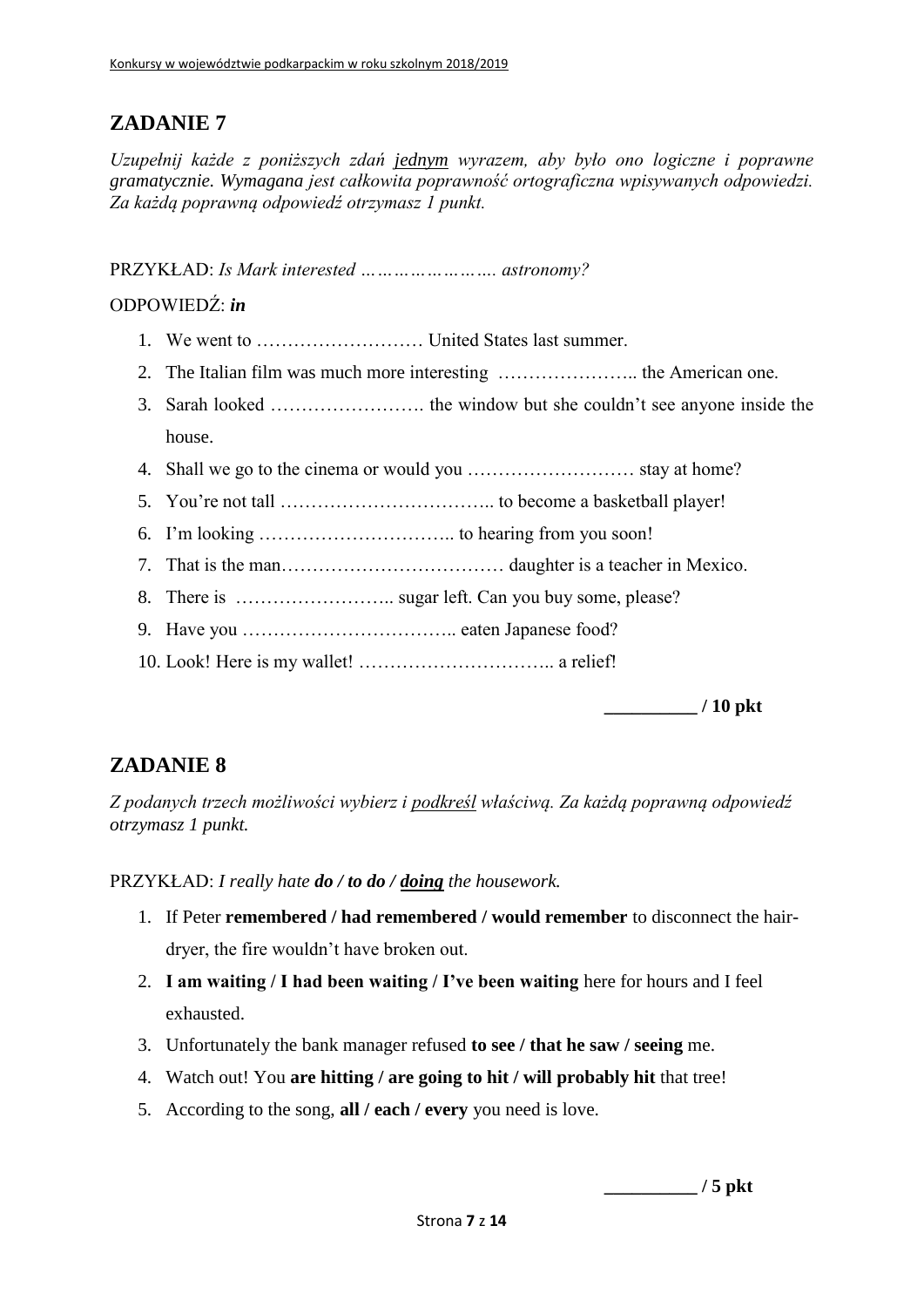*Uzupełnij zdania, wykorzystując podane w nawiasach wyrazy w odpowiedniej formie. Aby otrzymać zdania logicznie i gramatycznie poprawne należy też dodać wszystkie niezbędne elementy. Nie należy zmieniać kolejności podanych wyrazów. Wymagana jest całkowita poprawność ortograficzna i gramatyczna wpisywanych odpowiedzi. Za każdą poprawną odpowiedź otrzymasz 1 punkt.*

| ODPOWIEDŹ: the worst hotel |  |
|----------------------------|--|
| people without them.       |  |
| Sorry!                     |  |
| umbrella!                  |  |
|                            |  |
| the lights off.            |  |
| join us?                   |  |
|                            |  |
|                            |  |
| It looks really old.       |  |
| the train.                 |  |
|                            |  |

**\_\_\_\_\_\_\_ / 10 pkt**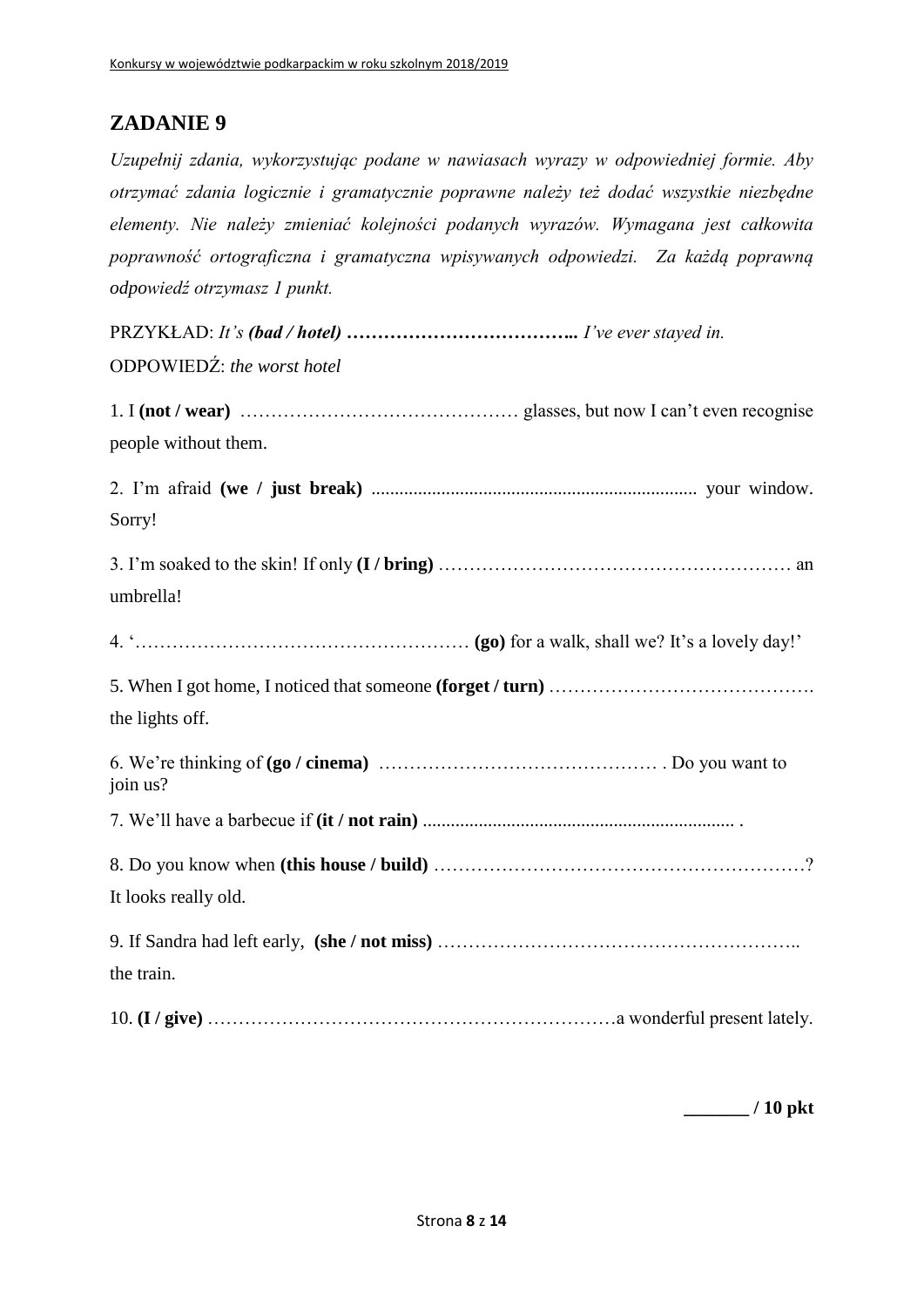*Przetłumacz na język angielski fragmenty zdań podane w nawiasach tak, aby otrzymać logicznie i gramatycznie poprawne zdania. Liczby należy wpisywać słownie. Wymagana jest całkowita poprawność ortograficzna wpisywanych odpowiedzi. Za każdą poprawną odpowiedź otrzymasz 1 punkt.*

PRZYKŁAD: *(Nie mów) ………………………………….. Peter about my birthday party.* ODPOWIEDŹ: *Don't tell* 1. Maggie and Peter **(lubią się)** ……………………………………………….…………. a lot. 2. The shop **(jest zamknięty)** …………………………………………………………….. since last Monday. 3. I heard a strange noise upstairs **(kiedy jadłem śniadanie)** ………………………….……… …………………………………….. . 4. Do you know the girl **(która się uśmiecha)** ………………………………………………… at us ? 5. **(Czy pomógłbyś)**……………………………………………………. us if we asked you to? 6. He had an early bus to catch and that is why he **(musiał wstać)** ……..………………………. ……………………….. very early. 7. **(Jest dużo łatwiej znaleźć)** …………………………………………………………………. a good job abroad these days. 8. **(Zadzwoń do mnie zaraz jak tylko dojedziesz)** ……………………………………………. ………………………………………. in Warsaw. 9. **(Było bardzo mało)** ……………………………………………………………. people at the concert. 10. **(Zrobię zadanie domowe)** ………………………………………………………………… by the time you come back from the cinema.

**\_\_\_\_\_\_\_\_ / 10 pkt**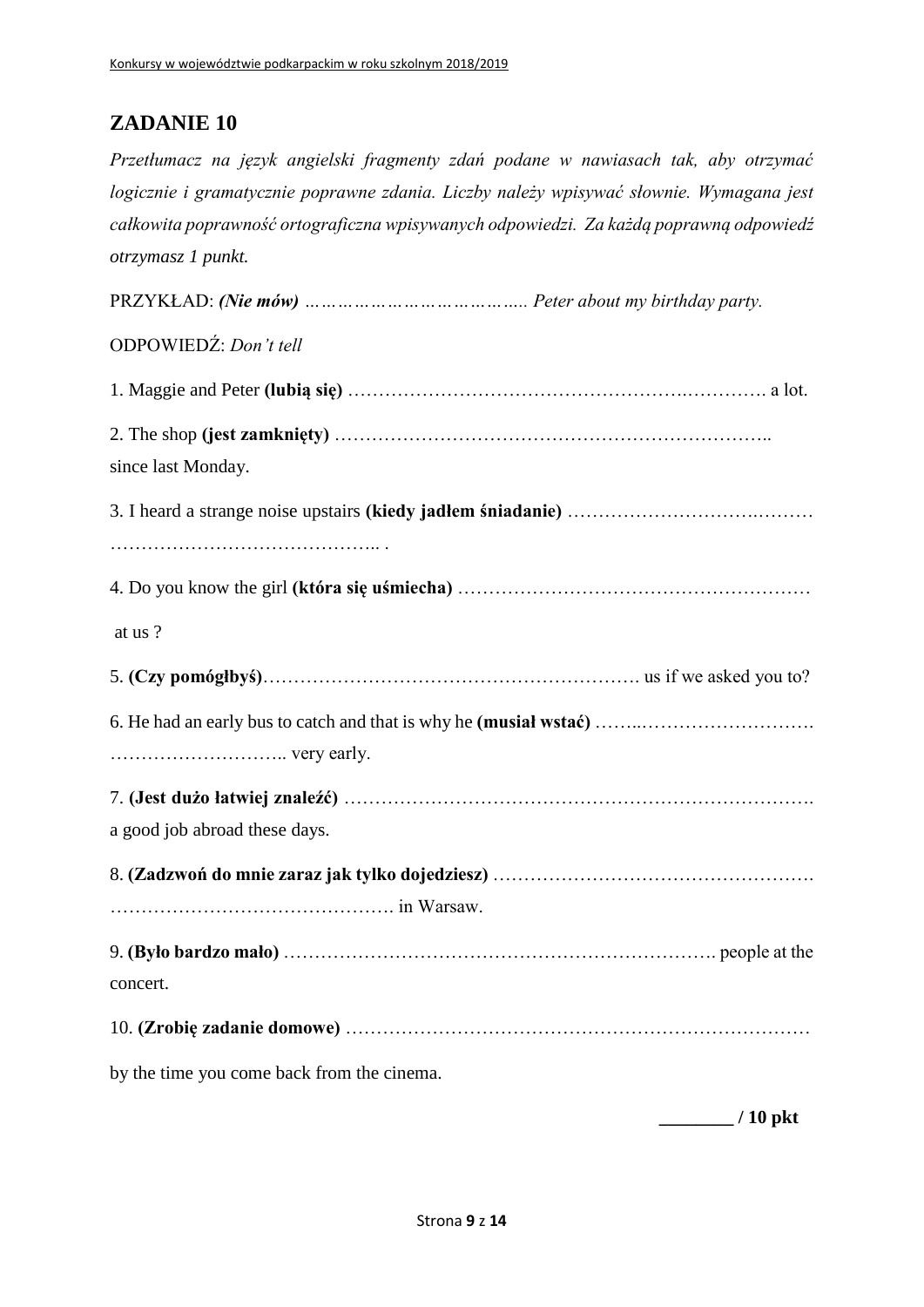*Z podanych trzech możliwości wybierz i podkreśl właściwą. Za każdą poprawną odpowiedź otrzymasz 1 punkt.*

#### PRZYKŁAD*: Did you enjoy the trip?*

- *A. Not really.*
- *B. No idea.*
- C. *No problem*.

#### **1. How do you contact your friends?**

- A. I chat with them online.
- B. I keep in touch with my friends.
- C. I text him every day.

#### **2. X: What would you like for dessert?**

- **Y: …………………………..**
- A. I love having desserts.
- B. I'd like to have a dessert.
- C. I'll have ice cream, please.

#### **3. X: Do you like playing board games?**

- **Y: ………………………..**
- A. Not really.
- B. It's not there.
- C. Not now, thanks.

#### **4. X: How often do you watch romantic comedies?**

- **Y: ……………………………….**
- A. I watch TV every day.
- B. Usually on Sundays.
- C. I'm interested in romantic comedies.

#### **5. X: Don't forget to text me tonight.**

- **Y: ………………………………**
- A. Where do you live?
- B. Can you give me your number?
- C. Where is my textbook?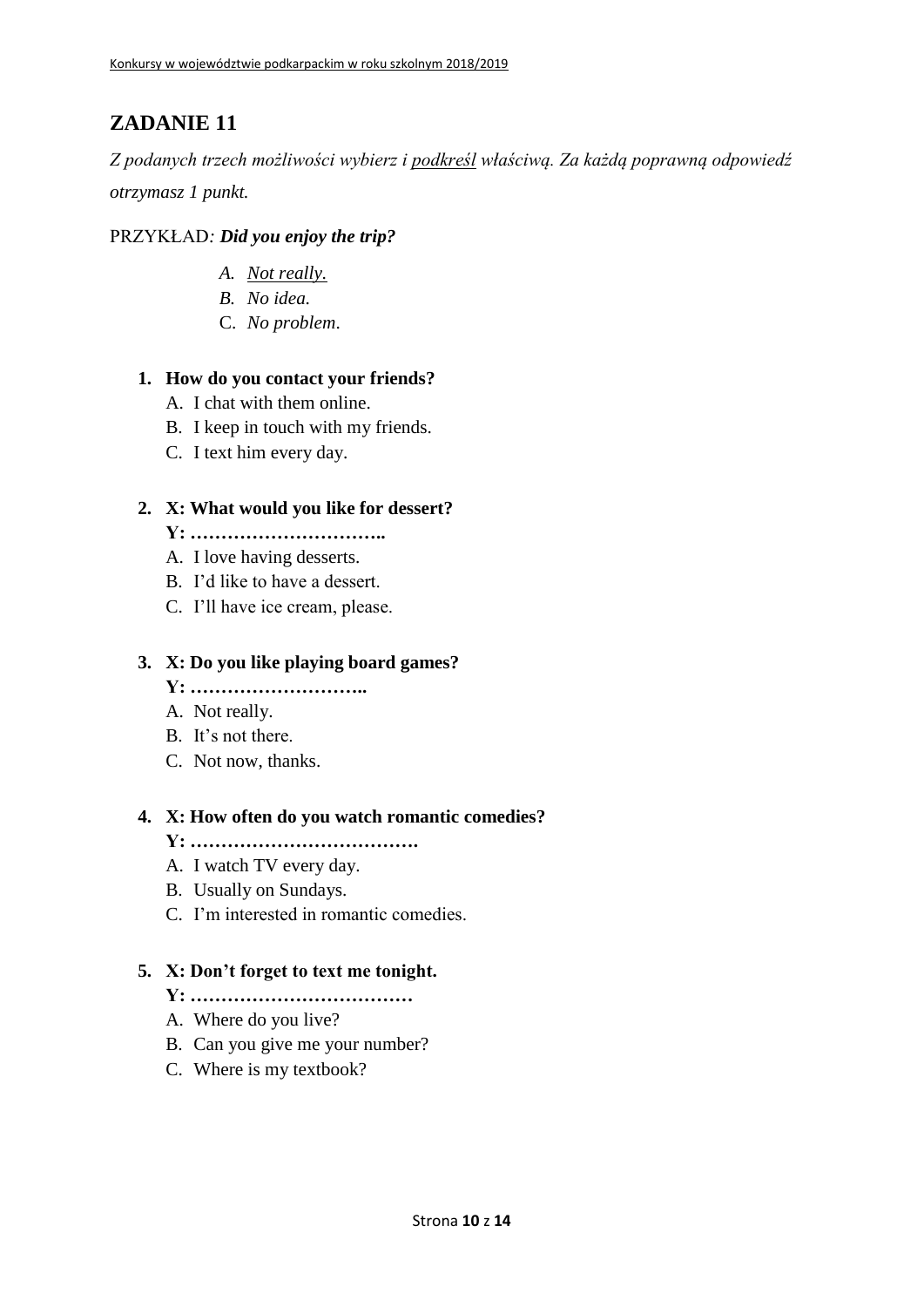#### **6. X: Are you sure the performance starts at 7 o'clock?**

- **Y: …………………**
- A. I've got a watch.
- B. We'll be there at the right time.
- C. That's what mum told me.

#### **7. X: Let's meet outside the cinema after dinner.**

**Y: ……………………………..**

- A. Just a moment.
- B. That's kind of him.
- C. OK, I won't be late.

#### **8. X: I never eat peanuts.**

**Y: ……………………………..**

A. No, I don't.

- B. Do you often eat peanuts?
- C. Really? They're my favourite.

#### **9. X: What else is on?**

**Y: ……………………………..**

- A. There's a talent show.
- B. That's OK with me.
- C. Let's watch that.

### **10. X: ……………………………….**

#### **Y: Yes, please. I don't know how to save this file.**

- A. Can you help me?
- B. Do you need any help?
- C. Can you use a computer?

**\_\_\_\_\_\_\_ / 10 pkt**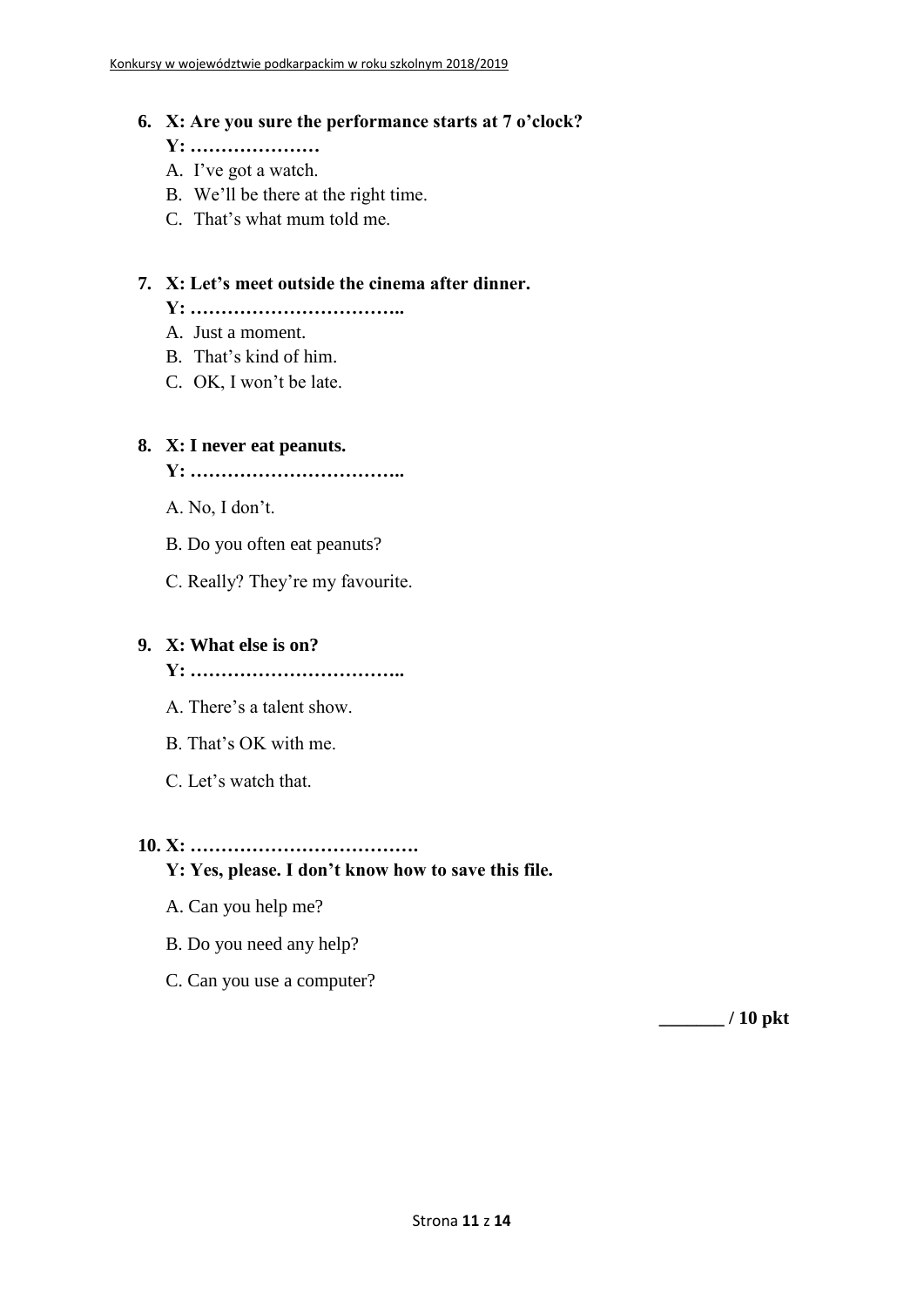*Uzupełnij każde z poniższych zdań dotyczących Londynu. Liczba kresek odpowiada liczbie liter w brakującym wyrazie. Pierwsza litera brakującego słowa została podana. Wymagana jest całkowita poprawność ortograficzna wpisywanych odpowiedzi. Za każdą poprawną odpowiedź otrzymasz 1 punkt.*

- 1. The name 'London' comes from the  $\mathbf{R}$  \_\_ \_ \_ \_ \_ .
- 2. In 1066, William the  $C_{\text{max}} = 2$  and  $C_{\text{max}} = 2$  and from France to England to be king.
- 3. London taxis are called ' $\mathbf{b}$  \_\_ \_ \_ c\_ \_ \_ '.
- 4. The Queen's London home is at **B** Palace.
- 5. The **T \_\_ \_\_ \_\_ \_\_** of London is a museum, and one of London's most famous buildings.

**\_\_\_\_\_\_\_ / 5 pkt**

### **ZADANIE 13**

*Udziel odpowiedzi na podane pytania. Wymagana jest całkowita poprawność ortograficzna igramatyczna udzielanych odpowiedzi. Za każdą poprawną odpowiedź otrzymasz 1 punkt.*

1. Who was St Paul's Cathedral built by? ………………………………………………………………………………………… 2. Where are Kings and Queens of England usually crowned? ………………………………………………………………………………………… 3. Where does the British Prime Minister live? ………………………………………………………………………………………… 4. In which park in London can you see various types of animals or watch a play by William Shakespeare? ………………………………………………………………………………………… 5. What's the name of the most famous department store in Knightsbridge? …………………………………………………………………………………………

**\_\_\_\_\_\_ / 5 pkt**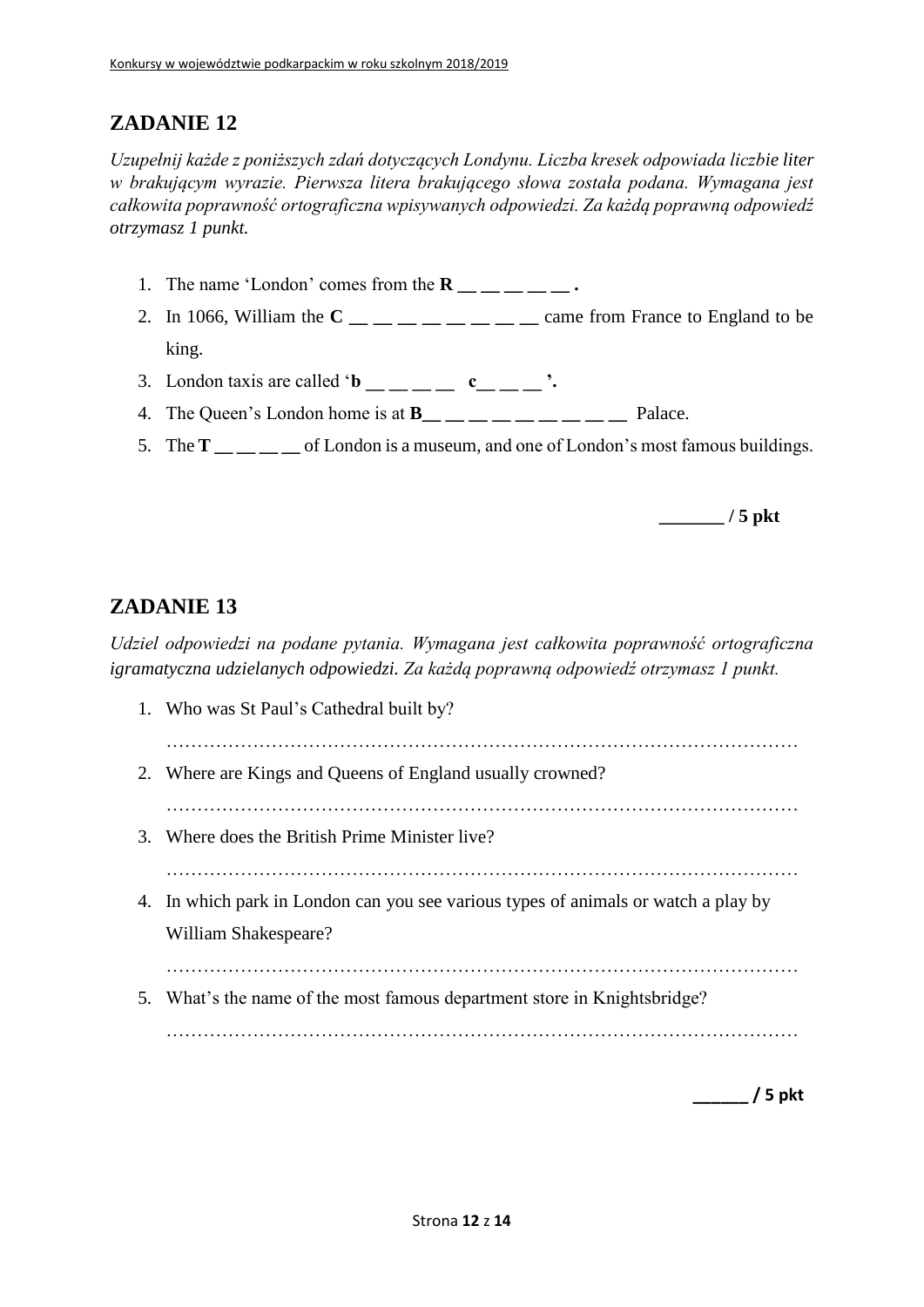*Zaznacz, które zdania (1-5) są prawdziwe (True), a które fałszywe (False) wpisując odpowiednio literę T lub F przy każdym zdaniu. Za każdą poprawną odpowiedź otrzymasz 1 punkt.*

1. In Soho, in the East of London, you can eat food from Italy, China and many other countries.

……………..

2. The Royal Opera House, where you can hear wonderful music and singing from all over the world, is situated in Covent Garden.

……………..

3. The letters: MOMI stand for the Museum of the Moving Image.

………………

4. Madame Tussaud's is famous for its clay figures of famous people.

……………..

5. The exciting Notting Hill Carnival is on the last Sunday and Monday in July.

…………….. **\_\_\_\_\_\_\_\_ / 5 pkt**